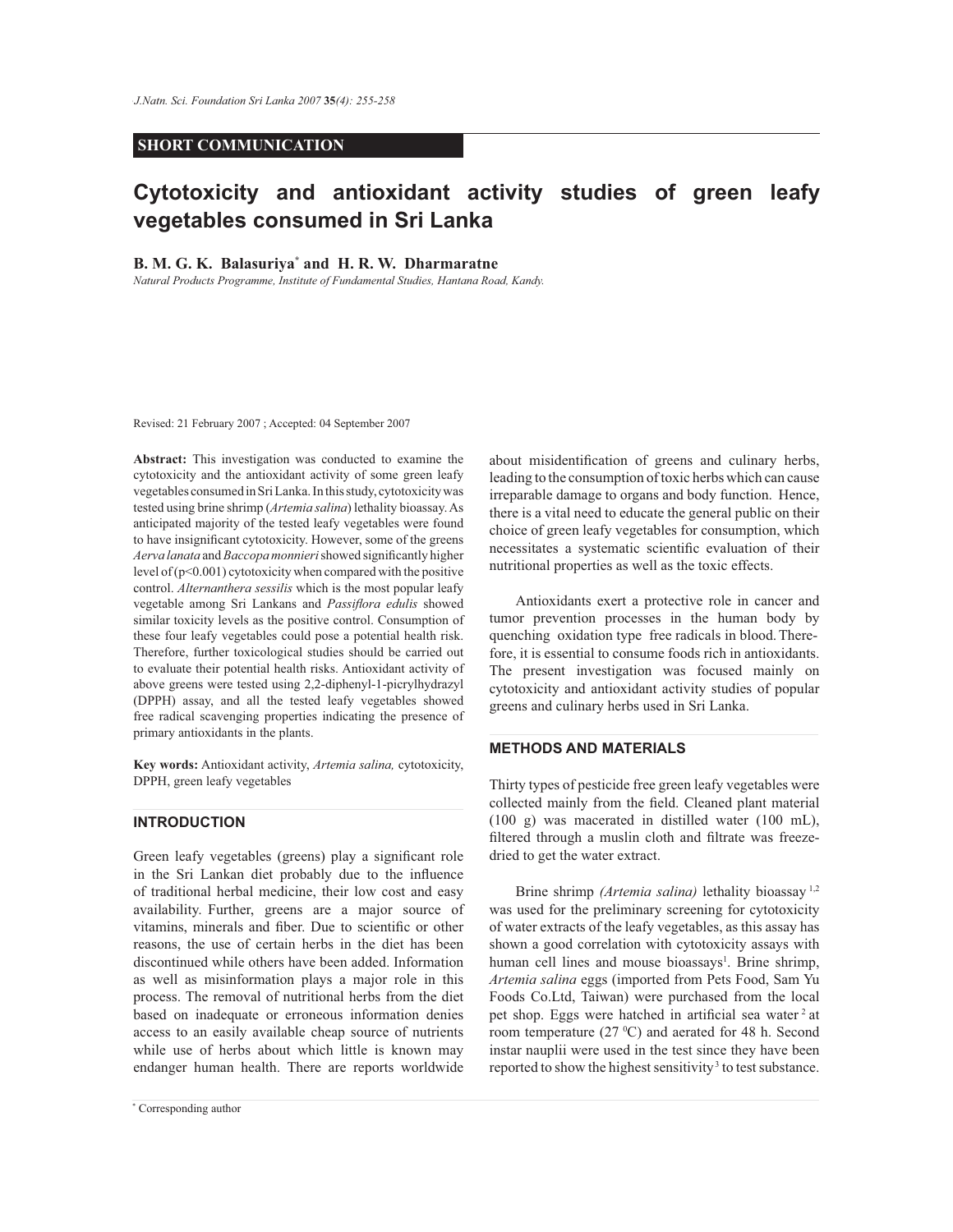Tests were performed in the wells of 96-well plates in triplicates of 1000, 500, 100 and 10 ppm concentrations of the 30 freeze-dried water extracts of selected greens. Dimethyl sulfoxide (DMSO): seawater, 1:19 was used as the solvent. When the extract is water soluble, seawater was used as the solvent. DMSO: seawater ratio was determined by a separate experiment performed to detect the ineffective DMSO dilution. Ten 2nd instar nauplii were added to each well of 96-well plates and the number of survivors was counted after 24 h of incubation at room temperature  $(27 \text{ °C})$ . Quinoline in the solvent was used as the positive control, while negative control was performed by adding only the solvent. The test was repeated three times.  $LC_{50}$  values were calculated using

EPA probit analyzer version 1.5. The data were shown as mean  $\pm$  SE. One-way ANOVA with Fisher's comparison was adopted to evaluate the statistical significance. Probability level was fixed to  $p<0.05$  (Table 1).

 2,2-diphenyl-1-picrylhydrazyl (DPPH) free radical scavenging assay was used for the preliminary screening of anti-oxidant activity <sup>4</sup> . Freeze-dried water extracts of green leafy vegetables and tocopherol (positive control) were spotted on thin layer chromatography (TLC) plates, and exposed to a free radical reagent 0.4M ethanolic solution of DPPH to visualize anti-oxidant activity. Antioxidants neutralize the purple colour DPPH free radicals in to bright yellow colour.

**Table 1:** Cytotoxicity of different vegetable greens on brine shrimps

| Botanical name         | Vernicular name   | $LC_{so}$ value (ppm)     |
|------------------------|-------------------|---------------------------|
| Alternanthera sessilis | Mukunuwanna       | $185.31 \pm 0.01^{\circ}$ |
| Centella asiatica      | Gotukola          | $793.33 \pm 1.81$         |
| Murraya koenigii       | Karapincha        | $810.45 \pm 8.37$         |
| Brassica sativa        | Kola goa          | $308.80 \pm 13.1$         |
| Ipomoea aquatica       | Kankun            | $385.02 \pm 1.21$         |
| Basella alba           | Nivithi kola      | >1000                     |
| Passiflora edulis      | Passion Kola      | $176.48 \pm 0.25^{\circ}$ |
| Dregea volubilis       | Aguna Kola        | $250.47 \pm 0.27$         |
| Solanum indicum        | Tibbatu           | $519.38 \pm 5.87$         |
| Solanum nigrum         | Kalukamberiya     | $268.47 \pm 8.82$         |
| Vernonia cinera        | Monarakudumbiya   | >1000                     |
| Acalypha indica        | Kuppameniya       | $267.86 \pm 8.65$         |
| Asparagus officinalis  | Hathawariya kola  | $253.27 \pm 9.82$         |
| Costus speciosus       | Tebu kola         | >1000                     |
| Sesbania grandiflora   | Kathurumurunga    | $519.38 \pm 5.87$         |
| Sapindus halicacabum   | Pennla            | $393.71 \pm 4.63$         |
| Amaranthus viridis     | Kura              | $591.38 \pm 2.39$         |
| Lasia spinosa          | Kohila dalu       | $738.08 \pm 8.02$         |
| Carum petroselinum     | Parsley leaves    | >1000                     |
| Coccinia grandis       | Kowakka kola      | >1000                     |
| Colocasia esculenta    | Kalualakola       | $358.99 \pm 0.05$         |
| Polyscias scutellaria  | Koppa kola        | $210.80 \pm 0.17$         |
| Lactuca sativa         | Salada            | $292.71 \pm 3.02$         |
| Sauropus androgynus    | Japanbatu kola    | $291.25 \pm 2.33$         |
| Coriandrum sativum     | Koththamalli kola | $440.95 \pm 5.32$         |
| Cassia auriculata      | Ranawara          | $513.75 \pm 5.06$         |
| Mentha viridis         | Minchi            | $387.18 \pm 2.96$         |
| Aerva lanata           | Polpala           | $77.95 \pm 0.62$ **       |
| Baccopa monnieri       | Lunuwila          | $34.84 \pm 0.13$ **       |
| Positive control       | Ouinoline         | $159.77 \pm 1.45$         |

Values are mean  $\pm$  standard error (n=3), One-way ANOVA with Fisher's comparison. Other than  $\Delta$ -values all the values are significantly different (p<0.001) than the positive control. \*\*- values are significantly lower than the positive control. <sup>Δ</sup>- values are not significantly different than the positive control.

*December 2007 Journal of the National Science Foundation of Sri Lanka 35 (4)*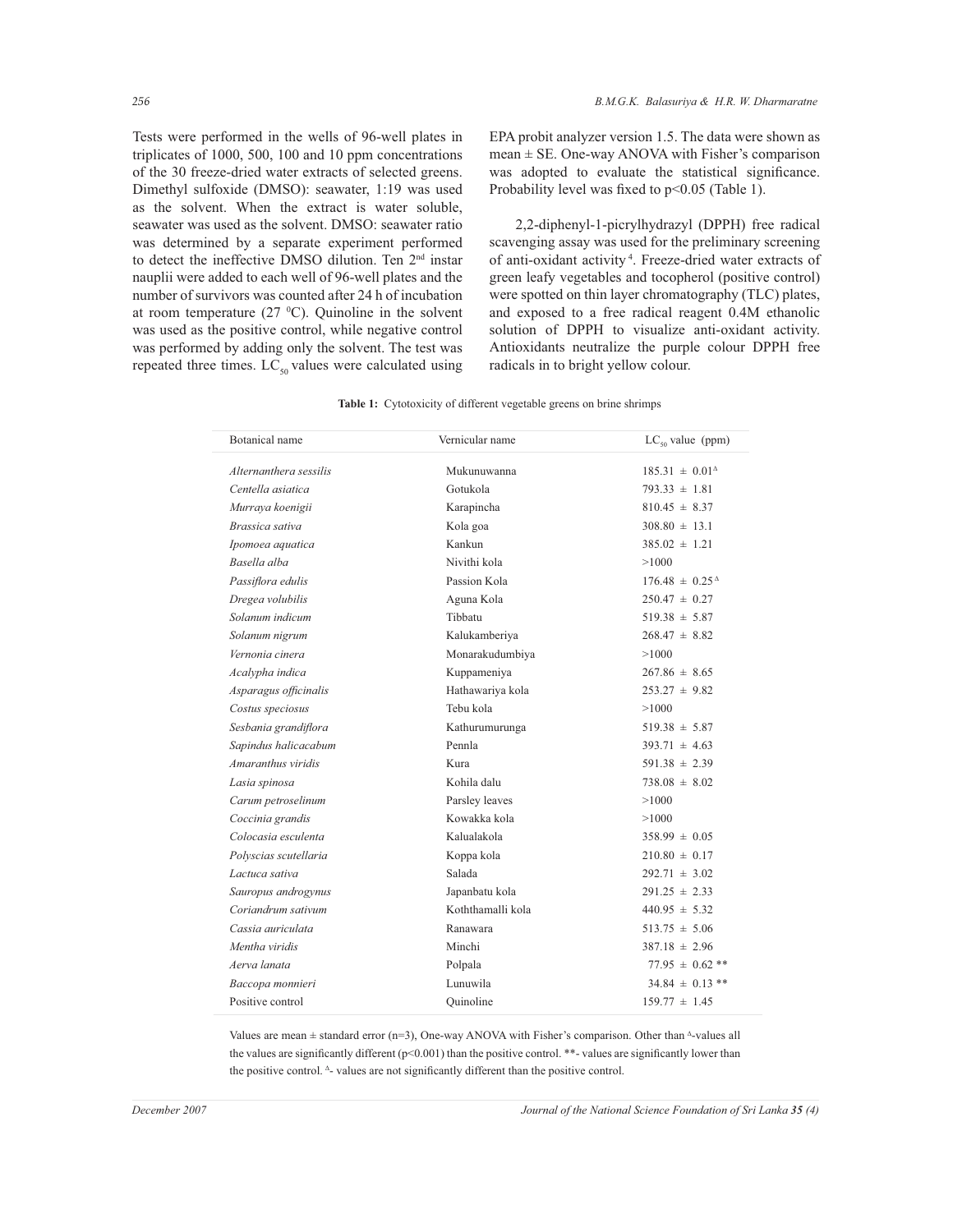### **RESULTS**

It is observed that, most of the tested plant extracts such as *Centella asiatica*, *Ipomoea aquatica*, *Sesbania grandiflora*, *Murraya koenigii*, *Basella alba*, *Cardiospermum halicacabum*, *Vernonia cinerea*, *Costus speciosus*, *Lasia spinosa*, *Coriandrum sativam*, *Mentha viridis*, *Carum petroselinum*, *Amaranthus viridus* and several others (see table 1) have significantly higher (p<0.001) LC<sub>50</sub> than the positive control.  $LC_{50}$  of the water extracts of *Aerva lanata* and *Baccopa monnieri* were found to be significantly lower  $(p<0.001)$  than the positive control. Water extracts of *Alternanthera sessilis* and *Passiflora edulis* showed  $LC_{50}$  values, which are not significantly different from the positive control.

 Interestingly all the extracts and the positive control tocopherol gave yellow spots, showing neutralization of the dark purple free radical, indicating the presence of free radical scavenging compounds in the plant extracts.

### **DISCUSSION**

When  $LC_{50}$  values of all the leafy vegetables were analyzed using one-way ANOVA and Fisher's comparison with the positive control, other than *A. sessilis*, *P. edulis*, *A. lanata* and *B. monnieri* rest of the extracts were found to be significantly  $(p<0.001)$ higher than the positive control (Quinoline), indicating their non cytotoxicity. It is observed that the LC  $_{50}$  values of *A. lanata* and *B. monnieri* are significantly lower than the positive control, indicating their higher cytotoxicity. Further, it is noted that according to the LC  $_{50}$  values, *A. sessilis* and *P. edulis* are equally toxic as the positive control to the Brine shrimps. Therefore, despite the fact that the majority of the extracts which have shown significantly higher  $LC_{50}$  values are non toxic, one can argue that consumption of *A. sessilis*, *P. edulis*, *A. lanata* and *B. monnieri* could lead to potential health risks.

 According to the house-hold income and expenditure survey of Sri Lanka (2004) *A. sessilis*, locally known as Mukunuwenna / Ponankani, is consumed widely among Sri Lankans. That is mainly because of its taste and comparatively low costs; and large quantities are often being consumed in a single meal. Therefore, there is an important need for more investigations on toxicological aspects to evaluate their potential health risks to human beings. As the literature on toxicological studies of *A. sessilis* is inadequate, further toxicity studies should be carried out using cell lines and *in vivo* models to investigate their potential health risks. However, Broccoli

(*Brassica oleracea* var. *italica*), a very popular vegetable in the Western world is also claimed to be cytotoxic<sup>5</sup>. Yet no health warnings to the general public have been imposed by the respective authorities of these countries regarding eating Broccoli. Accordingly, consumption of fair amounts of *A. sessilis* may not posses health risks to human. Toxicity of *A. lanata* <sup>6</sup> , *B. monnieri*<sup>7</sup> and *P. edulis*<sup>8</sup> are previously reported, and our results are comparable with the literature data. However, in Sri Lanka *A. lanata* and *B. monnieri* are not consumed widely as leafy vegetables although used in traditional medicine.

 Free radical scavenging properties demonstrate the presence of primary antioxidants in the plant extracts, which are claimed to be responsible for the chain braking and free radical scavenging in body tissues<sup>4</sup>. The above observed antioxidant activity of the water extracts of common vegetable greens consumed in Sri Lanka, is a clear positive indication of the selection of appropriate green leafy vegetables by the local population.

#### **Acknowledgement**

The authors thank Dr G. Senaviratne for his valuable advice on statistical analysis and Ms. R. S. M. Perera and Mr. D. S. Jayaweera for technical assistance.

#### **References**

- 1. Lee T-H., Chen Y-M. & Chou H-N. (1999). Toxicity of cyanobacterial strains using *Artemia salina* in comparison with the mouse bioassay. *Acta Zoologica Taiwanica*  **10**(1):1-8.
- 2. Michael A.S., Thompson C.G. & Abramovitz M. (1956). *Artemia salina* as a test organism for bioassay. *Science* 123: 464.
- 3. Carball J.L., Hernandez-Indal Z.L., Perezl P. & Garcia-Gravalos M.D. (2002). A comparison between two brine shrimp assays to detect *in vitro* cytotoxicity of marine natural products. *BMCBiotechnology* **2**: 17-28.
- 4. Mattei R. (1998). Guarana (*Paullina cupana*): toxic behavioral effects in laboratory animals and antioxidants activity *in vitro*. *Journal of Ethnopharmacology* **60**(2): 111-116.
- 5. Martinez A., Ikken Y., Cambero M.I., Marin M.L., Haza A.I., Casas C. & Morales P. (1999). Mutagenicity and cytotoxicity of fruits and vegetables evaluated by the Ames test and 3-(4,5-dimethylthiazol-2-yl)2,5-diphenyltetrazolium bromide (MTT) assay. *Food Science and Technology International* **5** (5): 431-437.
- 6. Chowdhury D., Sayeed A., Islam A., Shah Alam Bhuiyan M. & Astaq Mohal Khan G.R.M. (2002). Antimicrobial activity and cytotoxicity of *Aerva lanata*. *Fitoterapia* **73**: 92-94.